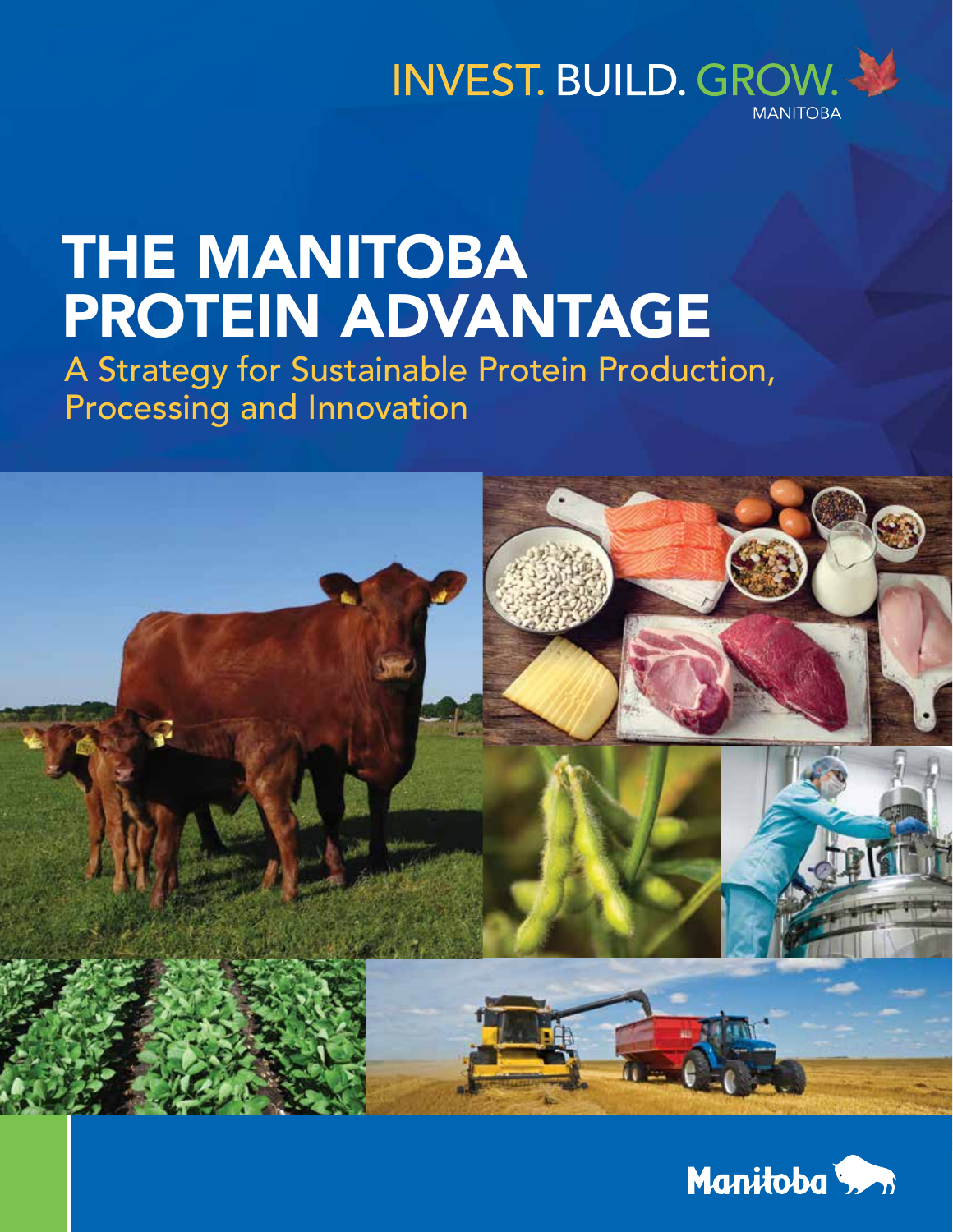## THE MANITOBA PROTEIN ADVANTAGE



## Our Vision

## Manitoba will be North America's protein supplier of choice, leading Canada in sustainable protein industry growth

that benefits the profitability and competitiveness of Manitoba producers, processors and the provincial economy.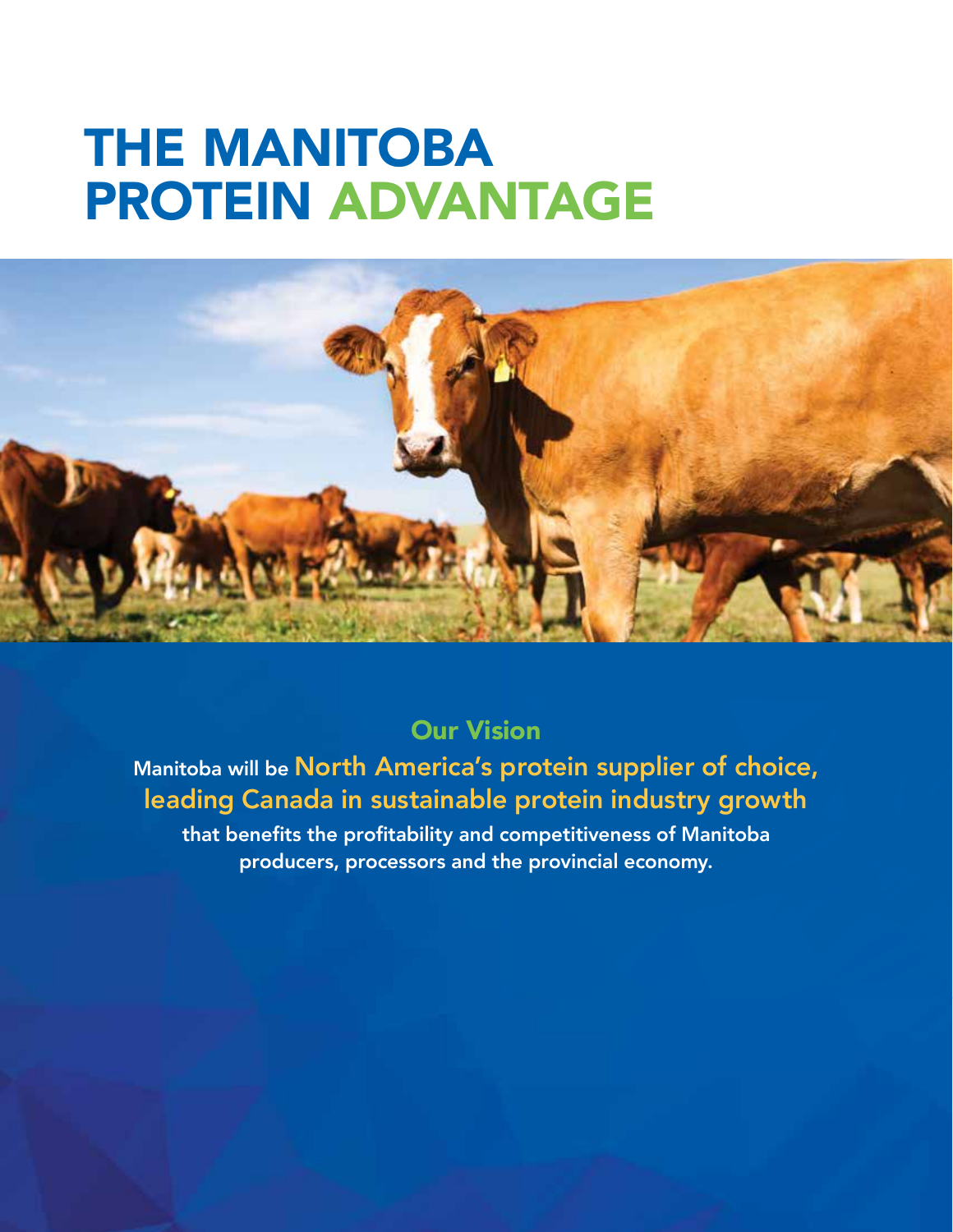## Our Advantages

Manitoba has clear advantages to attract sustainable protein production and processing investment.

- ✓ Renewable, low-cost and reliable electricity
- ✓ Central location and superior logistics with access to rail, air and sea
- ✓ Leading-edge research and innovation facilities and talent
- ✓ High quality and sustainable plant and animal production
- ✓ Skilled and diverse workforce
- ✓ Business-friendly, low-cost environment
- $\sqrt{\phantom{a}}$  Enviable quality of life affordable housing and living costs, with abundant natural and cultural recreational opportunities
- ✓ Client-centred business approach based on relationships and a single point of contact

#### Yukon

N.W.T.

**CANADA** 

**United States** 

**Mexico** 

tras

**ILLO** 

MEXICO, D.F.

Northwest<br>Territories

K.

**Nunavut**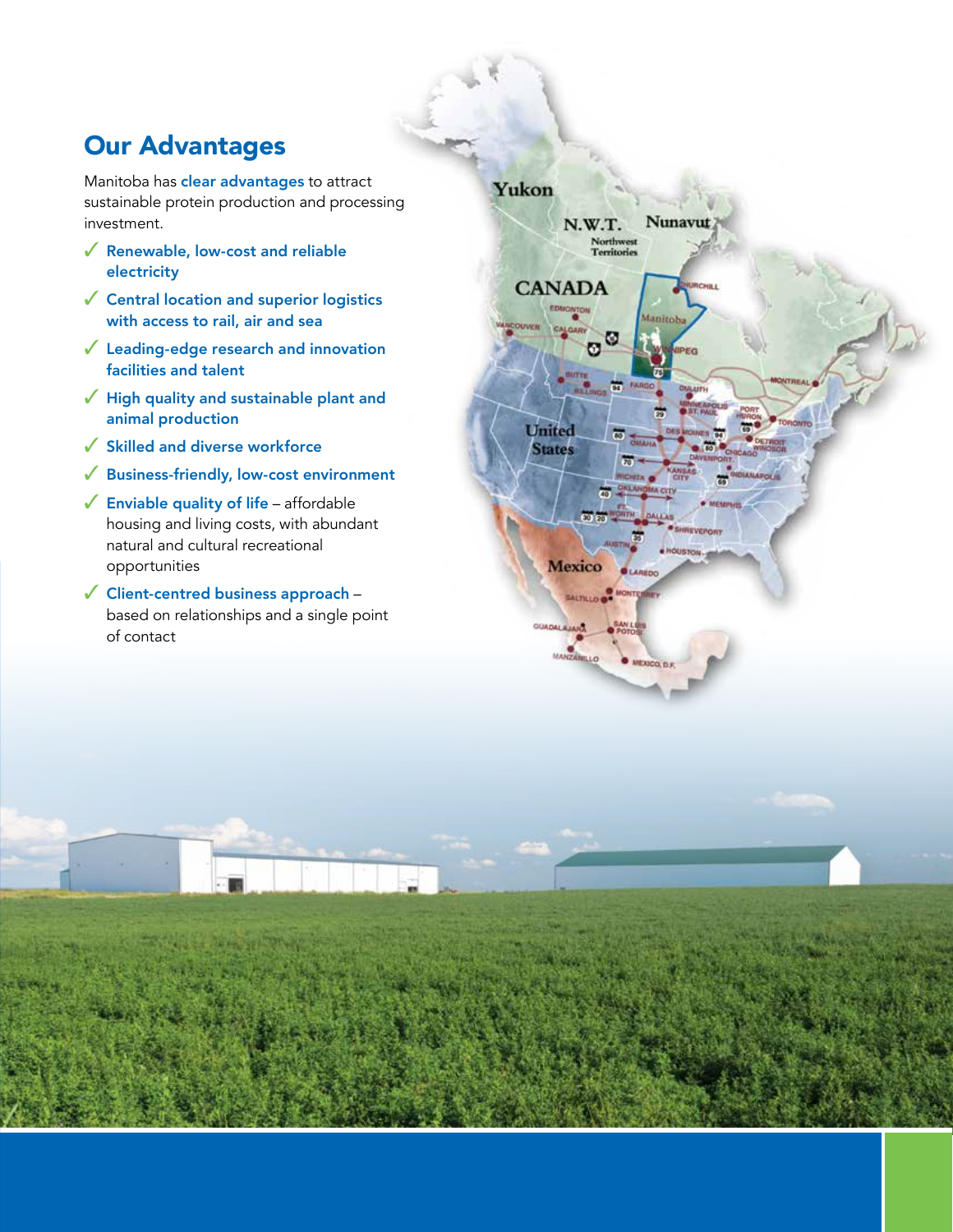## Our Goals

#### INVESTMENT ATTRACTION



- $\Omega$  \$1 BILLION in new plant protein processing investment, resulting in 850 new jobs
- **O** \$500 MILLION in new animal protein production and processing investment, resulting in 700 new jobs

#### PROCESSING AND PRODUCTION



 $\Omega$  35 per cent increase in animal protein processing



 $\bigcap$  35 per cent increase in animal protein production



 $\Omega$  Leading research and development centre in North America for plant protein extraction



 $\bigcap$  New value for producers from crop innovation and value chain collaboration

#### **SUSTAINABILITY**



Þ 15 per cent reduction in carbon intensity per kilogram of animal protein



 $\bigcap$  15 per cent increase in productivity of agricultural Crown lands and privatelyowned grassland and forages



 $\Omega$  Increase in public trust of protein production and processing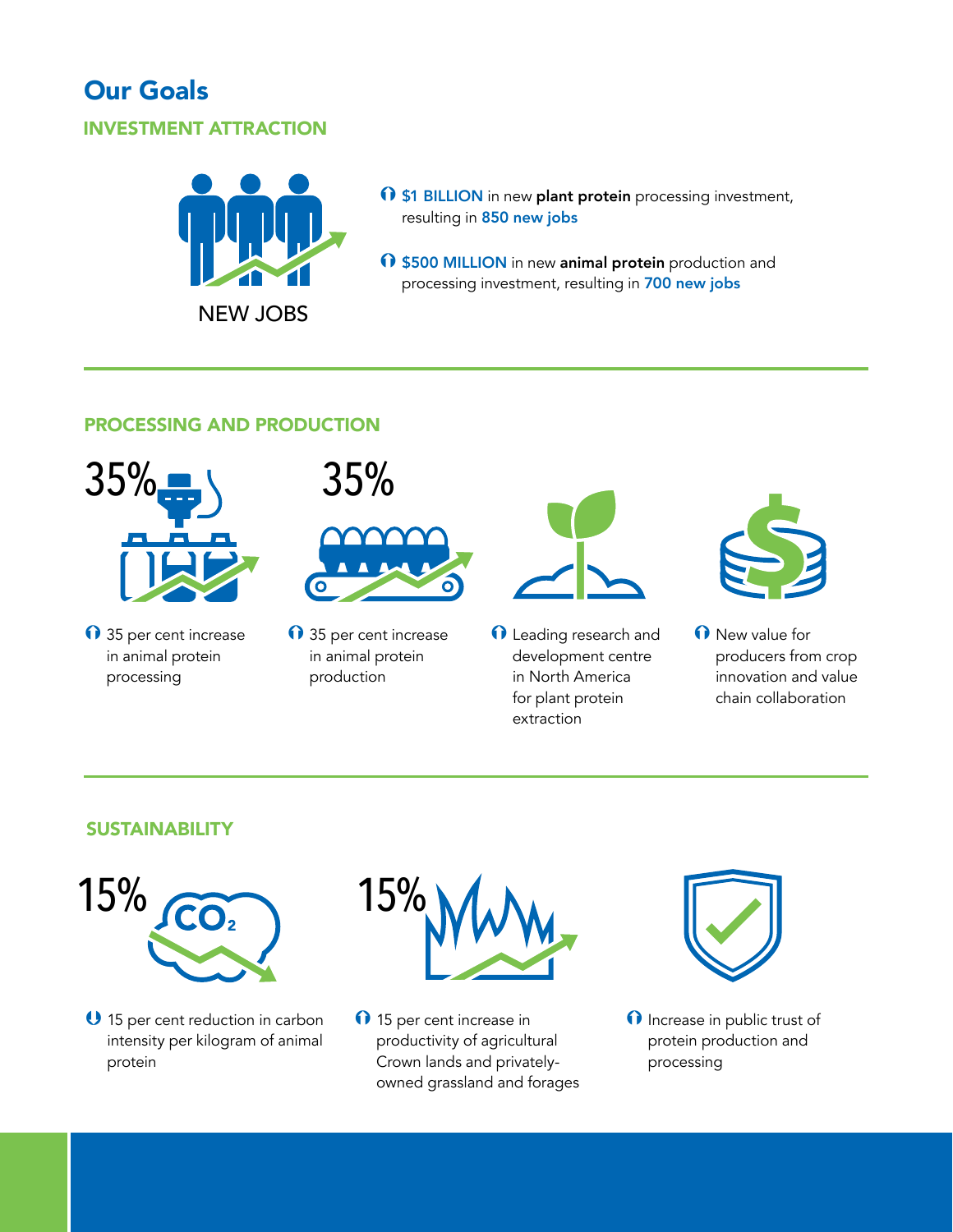## Areas of Focus

#### RESEARCH, INNOVATION AND COMMERCIALIZATION

- Mobilize industry and government investments in equipment, protein innovation and partnerships at the Food Development Centre
- Develop a Manitoba Protein Development Consortium to coordinate protein industry development and alignment on strategic projects
- Focus one third of department research and innovation resources towards protein production and processing innovation
- Target protein ingredients, co-product value and packaging innovation
- Leverage opportunities through initiatives such as Protein Industries Canada and the Protein Highway
- Facilitate collaboration between academic and innovation institutions and industry groups, to align research priorities with sustainable protein targets
- Establish a research chair in protein innovation

#### SUSTAINABILITY

- Facilitate research and innovation to:
	- reduce greenhouse gas emissions per kilogram of animal protein
	- reduce water usage, energy use and waste in production and processing
- Increase public trust and market acceptance through science-based regulatory decisions and strong assurance systems



- Strengthen industry-government partnerships to identify and manage disease and pest threats to production
- Support early adoption of innovative beneficial management practices to enhance water quality, biodiversity and increase carbon sequestration

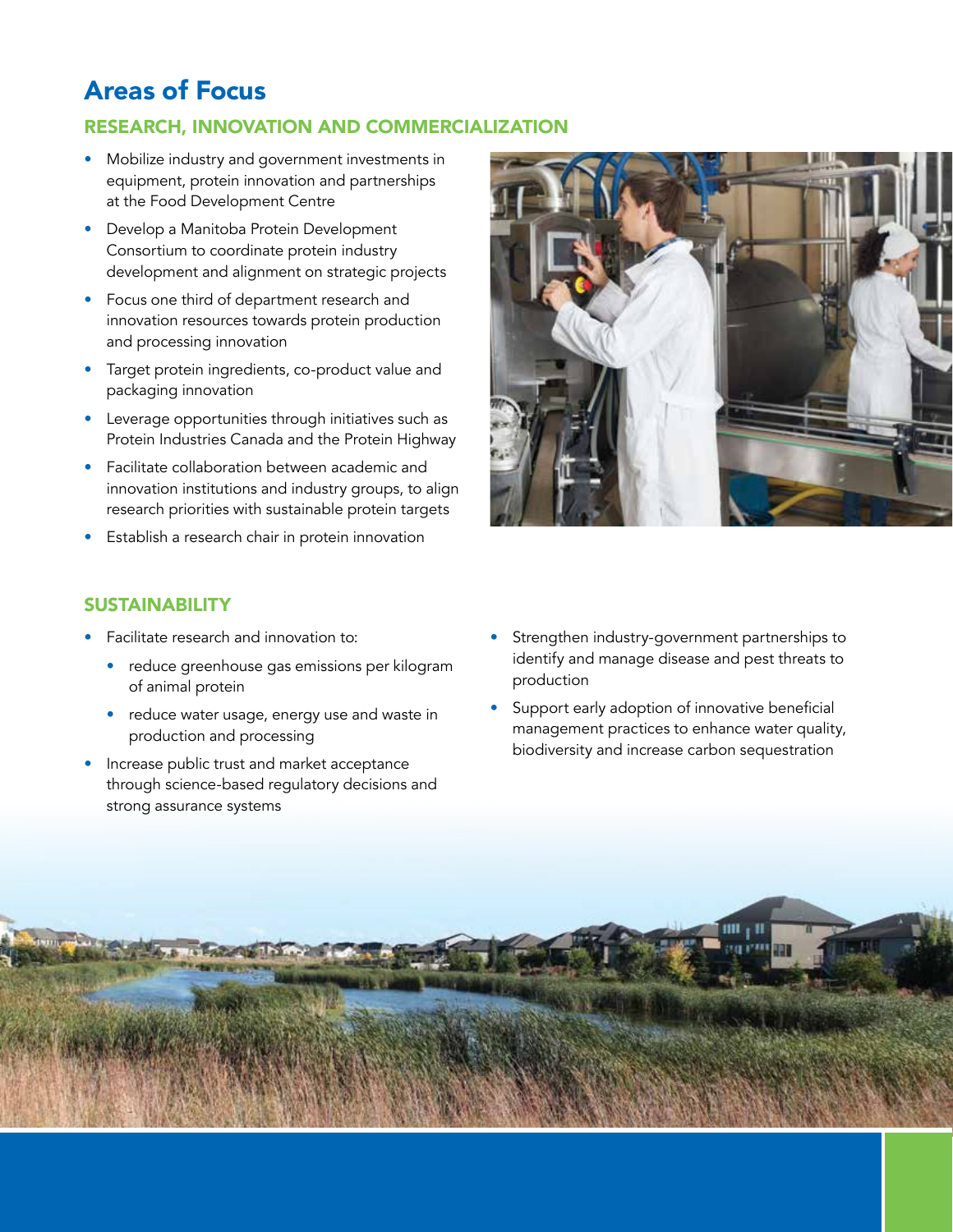

#### INVESTMENT ATTRACTION AND GROWTH

- Enhance Manitoba's business environment through red tape reduction, reducing unnecessary regulation and policy development
- Coordinate resources with external economic development agencies and the Manitoba Provincial Nominee Program to target investment attraction and growth
- Align protein innovation attraction to Manitoba with processing investment attraction
- Promote Manitoba's research and innovation capabilities and assets to prospective companies
- Assess the state of infrastructure to support protein processing investment attraction

#### PROFITABILITY AND COMPETITIVENESS

- Increase sustainable use and productivity of agricultural Crown lands through range management innovation
- Develop a skilled labour force that aligns education and training institution programming with labour and skills needs
- Develop an industry-led labour force strategy to support skills development for production and processing industry growth
- Align industry sector council skills and training strategies with protein industry needs
- Connect protein opportunities with traditional and non-traditional capital sources
- Develop resources and tools to enable protein producers and processors to capitalize on market opportunities

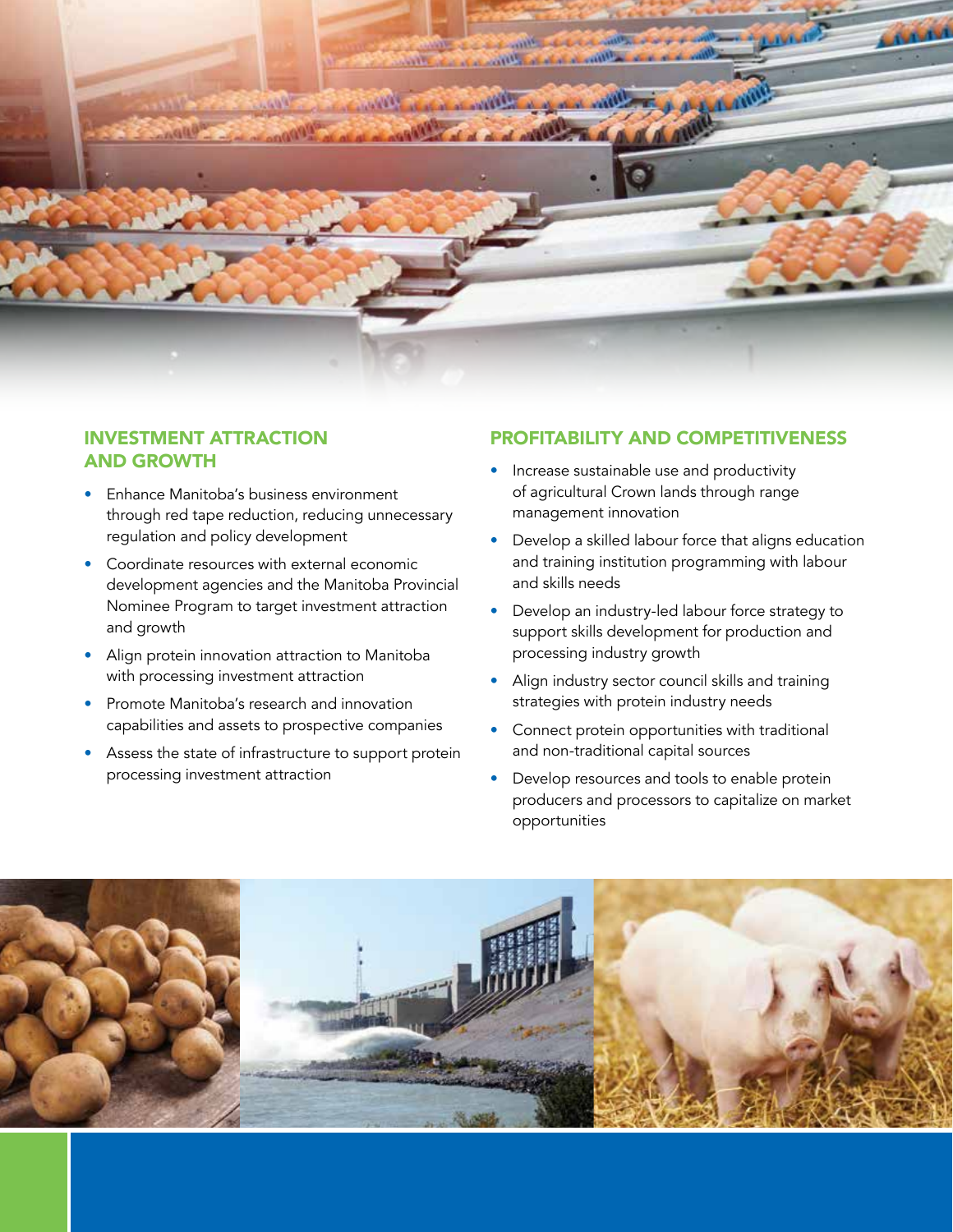#### INDUSTRY AND MARKET DEVELOPMENT

- Enhance protein market intelligence and sharing among industry groups and stakeholders
- Develop crop and animal-specific protein development plans
- Facilitate value chain collaboration to increase producer and processor profitability and alignment with consumer needs
- Facilitate cooperative marketing groups for niche protein opportunities
- Develop industry and processor-led initiatives to expand market opportunities for protein
- Support industry-led market development capacity and targeted missions